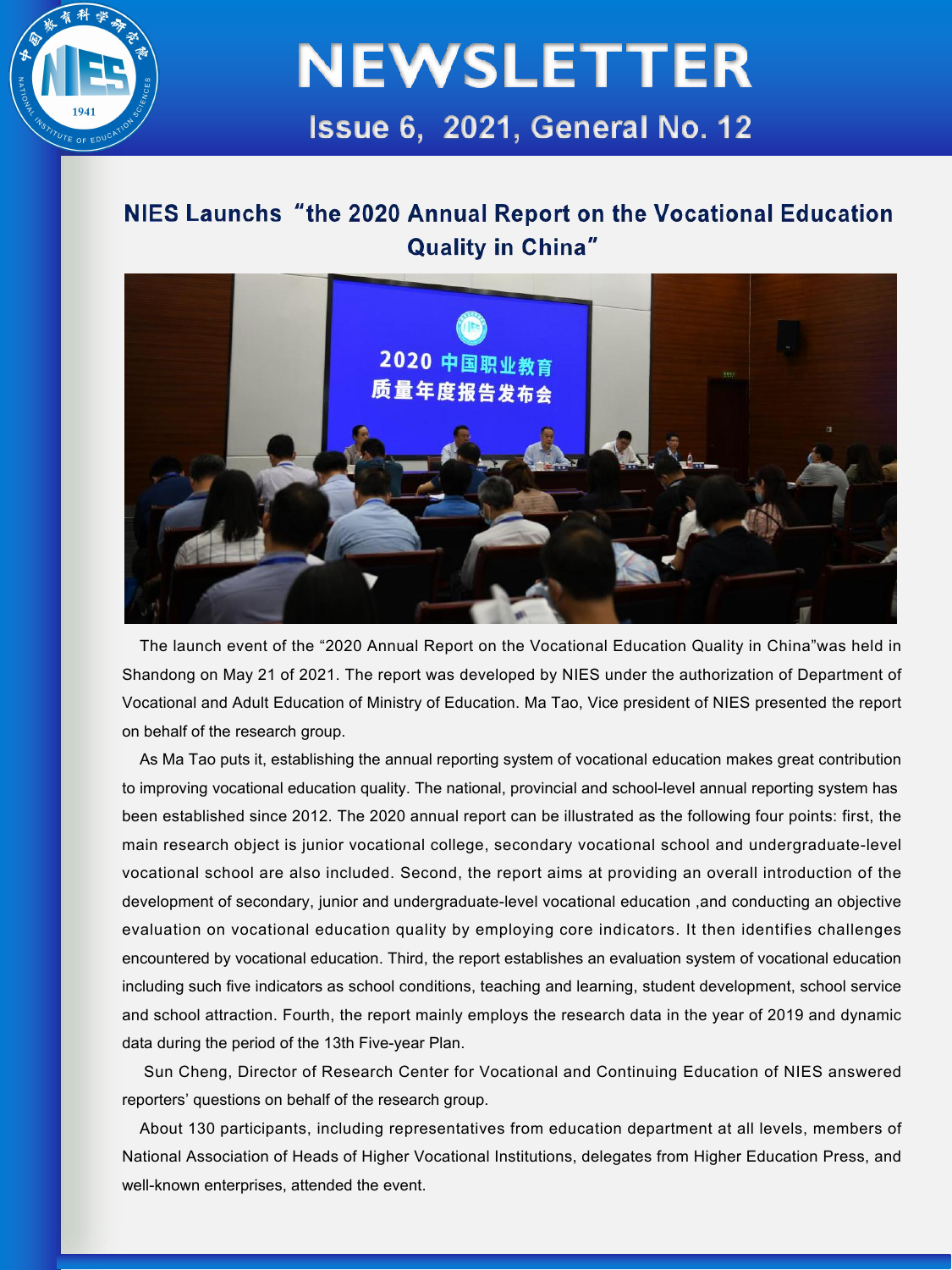

#### NIES Signed a Cooperation Agreement with the People's Government of Huaiyin District, Jiangsu Province

On May 14, the signing ceremony on jointly building experimental area for comprehensive educational reform by NIES and the People's Government of Huaiyin District, Huai'an City, Jiangsu Province, was held in Huaiyin. Yu Fayou, Vice President of NIES, Su Chunhai, Deputy Secretary of Education Working Committee of Jiangsu Provincial Party Committee and other leaders attended the event.



In his speech, Yu Fayou pointed out that NIES will select outstanding experts to fully support the education development of Huaiyin. He emphasized that both sides should strengthen organizational leadership, fully guarantee the development of the experimentalarea; focus on key tasks to ensure the construction of high quality modern schools, the creation of student-based classrooms, the improvement of capabilities for coping with new college entrance examination, and the training of top teachers and principals; improve the coordination mechanism to ensure the scientific, orderly and efficient implementation of various tasks, and jointly build the Huaiyin Experimental Area into an innovation base for deep integration of educational theory and practice, an era pioneer in deepening educational reform and innovation, and a regional model for high-quality education development.

Wang Honghong spoke on behalf of the municipal government. She pointed out that the cooperative construction of institutions will inject strong vitality into the high-quality development of education in Huai'an. It is hoped that Huaiyin District will deepen the comprehensive reform of education through the guidance of think tanks, expert guidance and team assistance, and give full play to its leading and exemplary role in strategic planning, system construction, talent training, and brand building.

After the signing ceremony, the two sides held a project matchmaking meeting to conduct in-depth discussion on the next step of the work.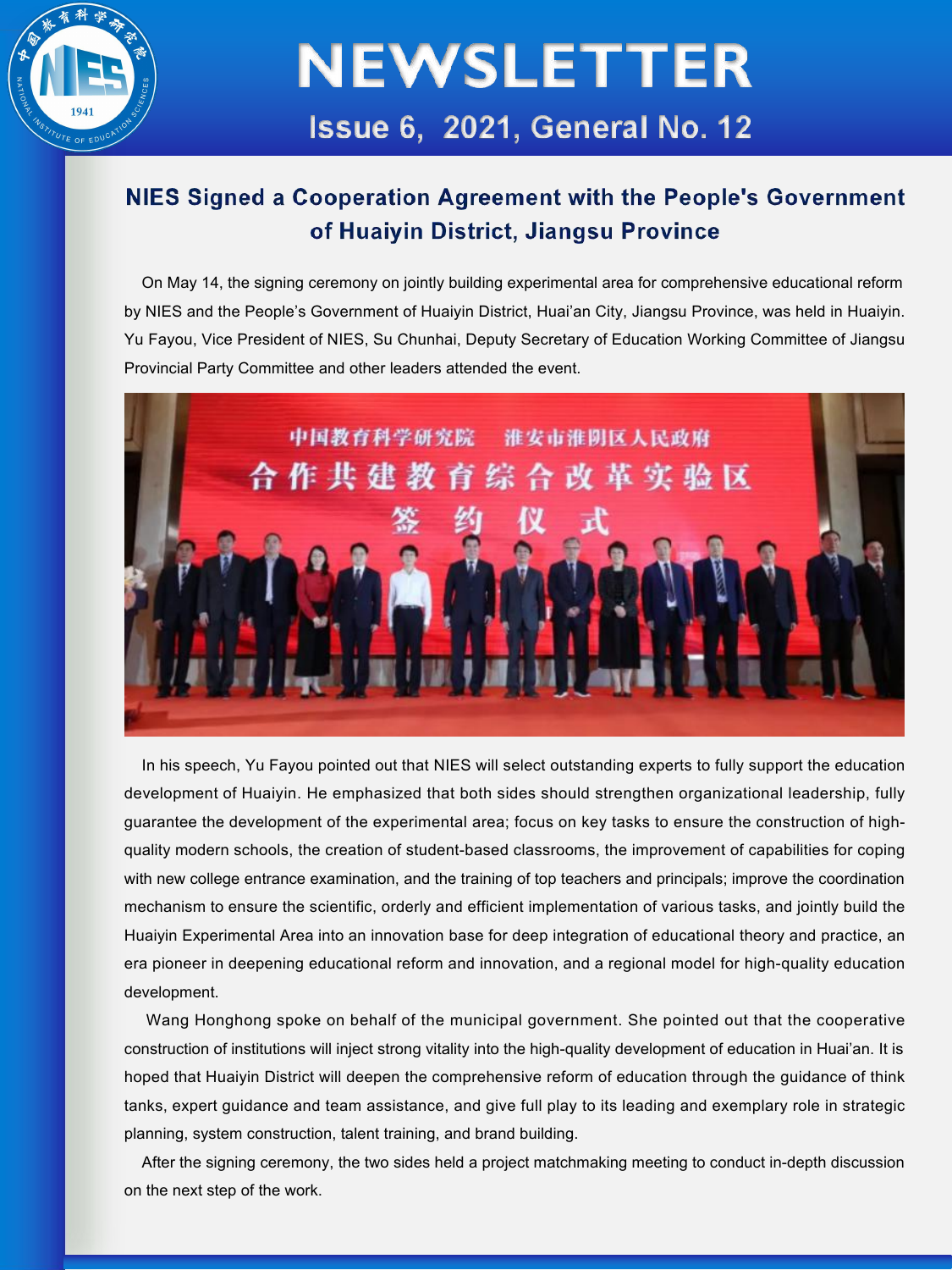

A New Book Entitled "Comprehensive Region Reform: The Transformation and Breakthrough in China's Educational Reform" **Published by Springer** 



Recently, a new book entitled "Comprehensive Region Reform: The Transformation and Breakthrough in China's Educational Reform" written by Liu Guihua and Wang Xiaofei was Published by Springer.

This book conducts a systematic research on comprehensive reform of regional education, a new transformational and groundbreaking model in educational reform, and is of great significance to advance China's educational modernization. By employing theoretical discourse, policy discourse and practical discourse, this book systematically and profoundly addresses some key issues in comprehensive reform of regional education:

- What is comprehensive reform of regional education?
- Why should we carry out comprehensive reform of regional education?
- What are the factors that influence comprehensive reform of regional education?
- How can we effectively advance comprehensive reform of regional education? etc.

In answering these questions, this book strives to integrate theoretical discourse and practical guidance, knowledge innovation and policy-making service, rationale illustration and problem solving, and qualitative and quantitative research. Itis expected to offer the key for policy-makers, educators and those who are concerned about China's educational development to understand regional education.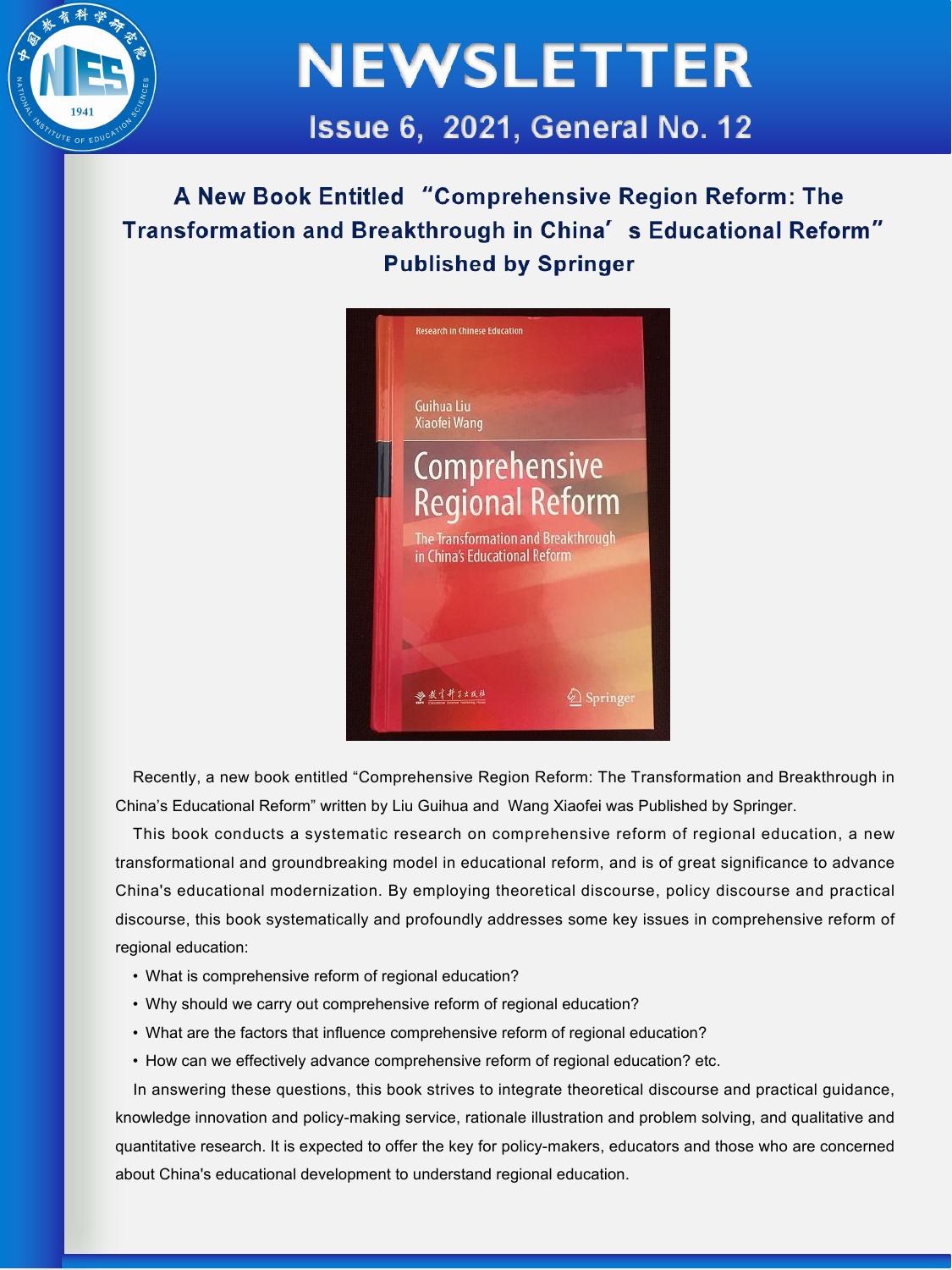

### NIES Held the Press Conference for the English Version of "Journal of Education Research



On June 16 of 2021, NIES held the press conference for the English version of "Journal of Education Research". Representatives from the Department of Social Sciences, Department of International Affairs, and the National Philosophy and Social Affairs Office of the Ministry of Education attended the meeting and delivered speeches. Members of the editorial board for the English edition of "Journal of Educational Research" attended the meeting. Experts and scholars from the Permanent Delegation of the People's Republic of China to UNESCO, Peking University, Beijing Normal University, Tsinghua University, Capital Normal University, Shanghai Normal University, East China Normal University, University of Science and Technology Suzhou, University of Oxford and University of Wisconsin etc. attended the meeting. Experts spoke highly of the publication of the English version of Journal of Educational Research. They all agreed that, as the top journal of Chinese pedagogy, editorial office of "Journal of Education Research" and Springer jointly published the English version of "Journal of Education Research", marking a very important step in the internationalization of the journal. It will provide an important window and rich information for the international community to understand China's high-quality educational research results and the process of China's education reform and development. It is a milestone for the dissemination of Chinese educational research culture and the voice of Chinese educational researchers. Besides, it will be helpful to promote the mutual understanding and mutual enlightenment between Chinese

and foreign education researchers, and make contributions to global educational and academic exchanges.

Cui Baoshi, President of NIES, Yin Changchun, Secretary of the Party Committee of NIES, and Li Yan, Director of Springer China Book Publishing House, spoke at the conference. The English version of "Journal of Education Research" will be published biannually, each issue containing about 20 papers.

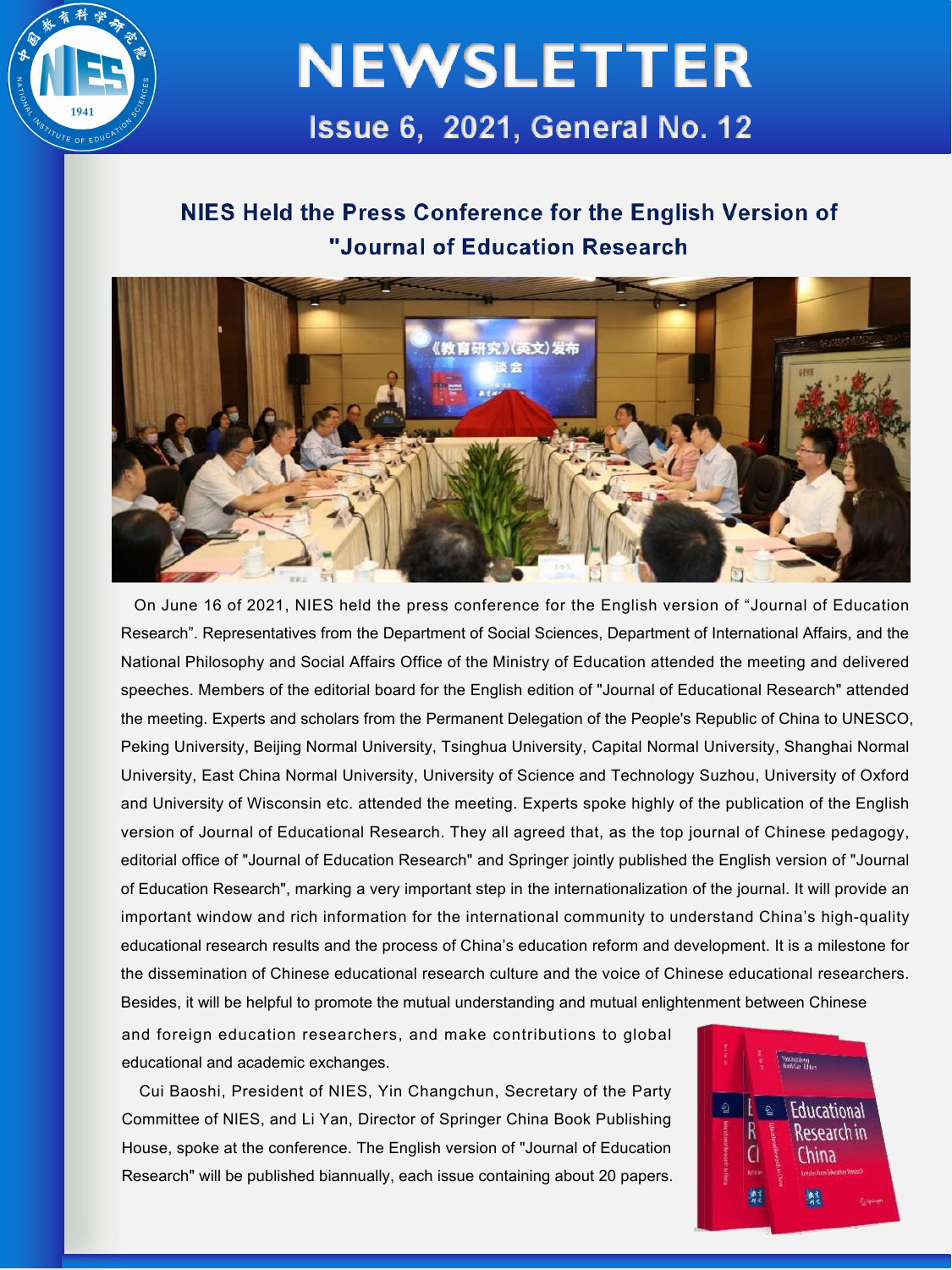

#### The first National Forum for Education Science Popularization held in **Beiling**

The first National Forum for Education Science Popularization themed "what kind of homework do children need" was held by NIES in Zhongguancun No.1 Primary School on 3 July 2021. Delegates from Ministry of Education, China Association for Science and Technology and Education Commission of Haidian District attended this forum and delivered speeches. Experts from Chinese People's Political Consultative Conference (CPPCC), Chinese Academy of Sciences, Tsinghua University, Capital Medical University, East China Normal University, Shanghai Normal University and NIES made presentations.



As President Cui Baoshi puts it, educational research plays an important role in supporting and facilitating the reform and development of education in order to improve the quality of education in the new era. The National Forum for Education Science Popularization could act as the platform for disseminating education sciences and advancing educational research. It is hoped that researchers and institutes in education research should take the responsibility of popularizing education sciences.

Vice-president Yu Fayou chaired the forum. Experts from NIES, Beijing Academy of Educational Sciences, Haidian Institute of Education Sciences, Beijing Haidian Teachers Training College and Zhongguancun No.1 Primary School discussed the topic on "why homework becomes an issue"? More than 200 delegates from universities, research institutes in education and primary and secondary schools attended the forum. There are also more than 40,000 online views nationwide.